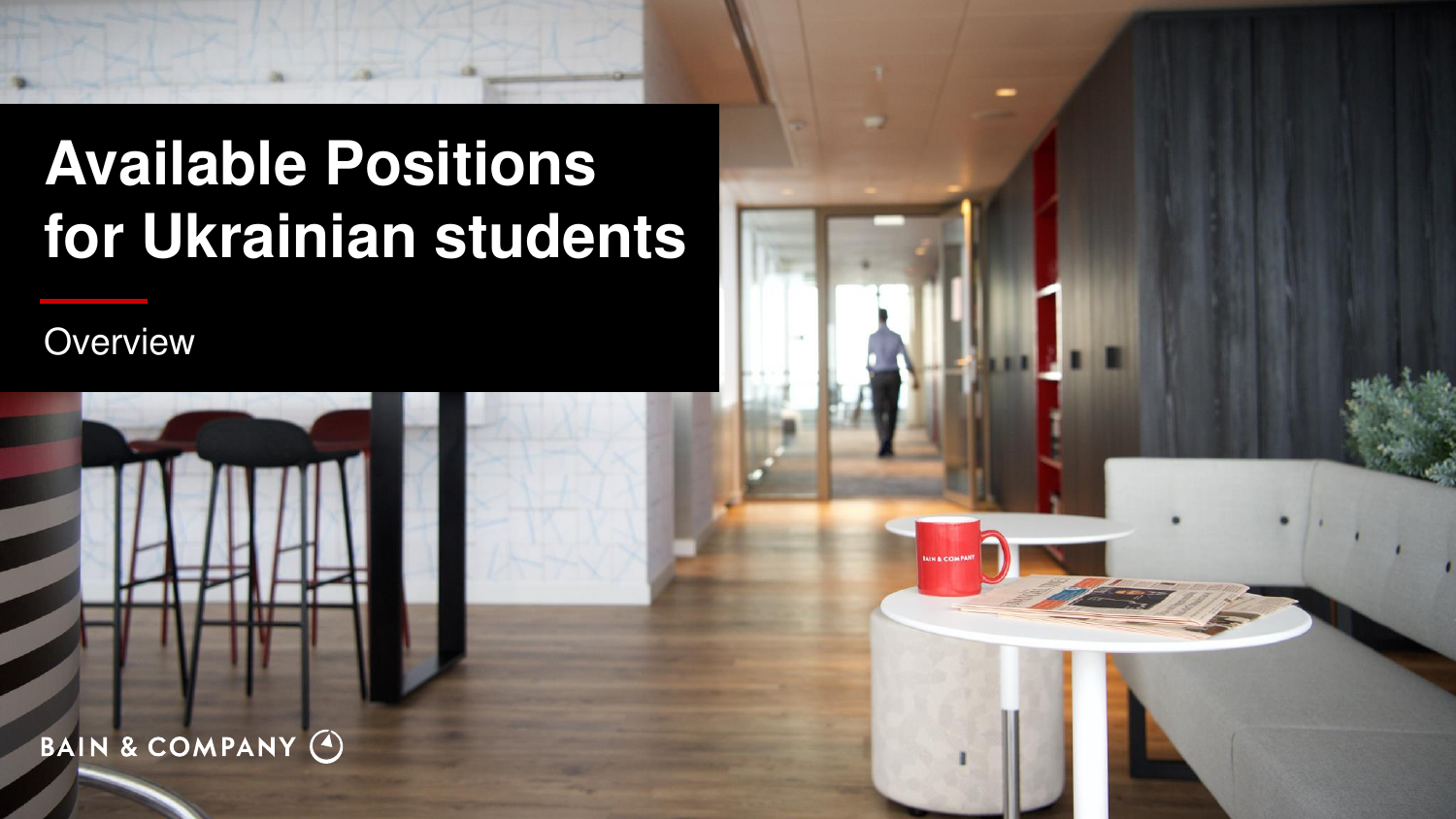## Bain is one of the world's top management consulting firms



## **By the numbers**



We were founded in **1973** with a longstanding commitment to deliver results, not reports



Today, we work as one global team with **13,000 employees**  across **63 offices** in **38 countries**



We've worked with over 6,675 companies, including **63% of the Global 500**



Our clients like working with us: **87%** of our business comes from companies with whom we've worked before



On average, our clients **substantially outperform the MSCI World Index**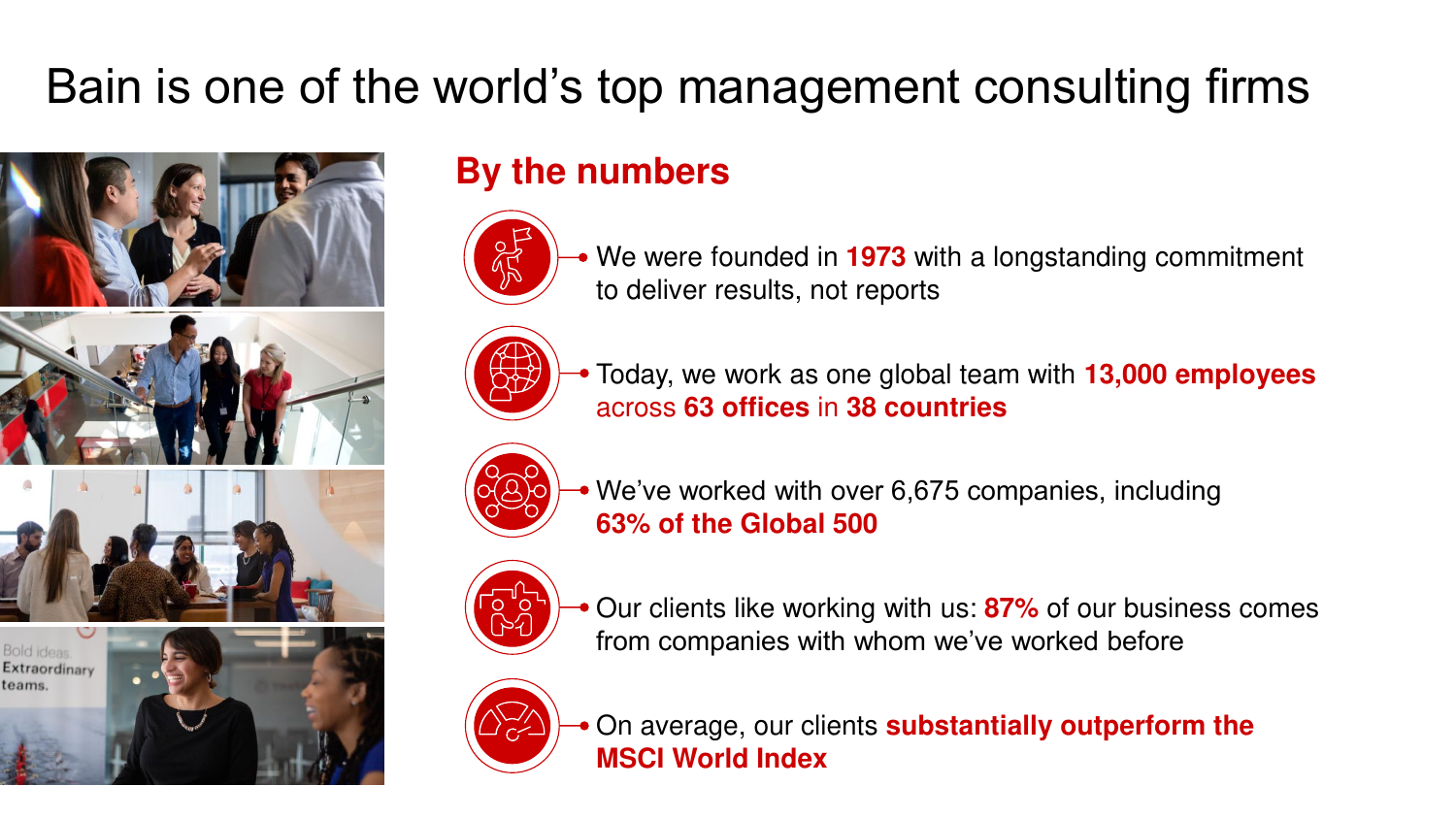We can offer positions across the following consulting and business functions in our German and Swiss offices



## **Consulting**

**Position** Working student

**Language requirements** Fluent English, German is a plus



## **Recruiting**

**Position** Working student/intern

**Language requirements** English & some German (B2)

**Additional requirements** First experience with HR/recruiting or dealing with data banks

### **Tech Support Group**

**Position** Working student (Mobile communications)

**Language requirements** Fluent English & German



### **Research & Data**

**Position** Working student

**Language requirements** English, German (C1) is preferred but is not a must

**Additional requirements** Background in business/economics



## **Office services**

**Position** Working student

**Language requirements** Fluent German



### **Marketing**

**Position** Working student

**Language requirements** English, German is a plus



## **Payroll**

**Position** Working student

**Language requirements** Fluent German



### **Executive Assistant**

**Position** Working student

**Language requirements** English, German (C1) is preferred but is not a must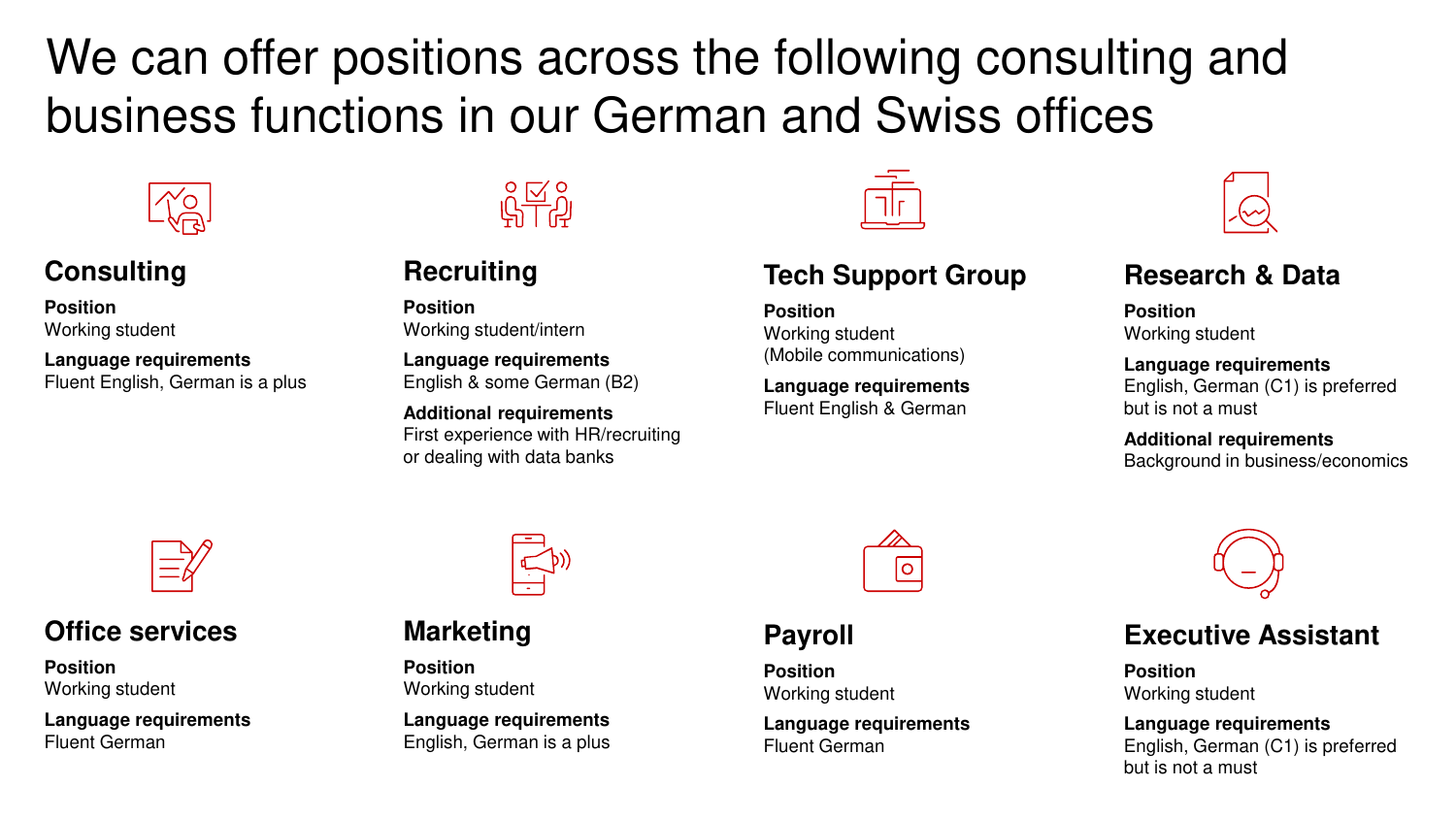To apply for one of the listed positions send your CV and cover letter to:





 $\overline{\overline{\mathsf{D}}\mathsf{I}}$ 

You can also check the current **list of all available positions at Bain Germany and Switzerland** on our website: [joinbain.de](https://joinbain.de/) and [joinbain.ch](https://joinbain.ch/)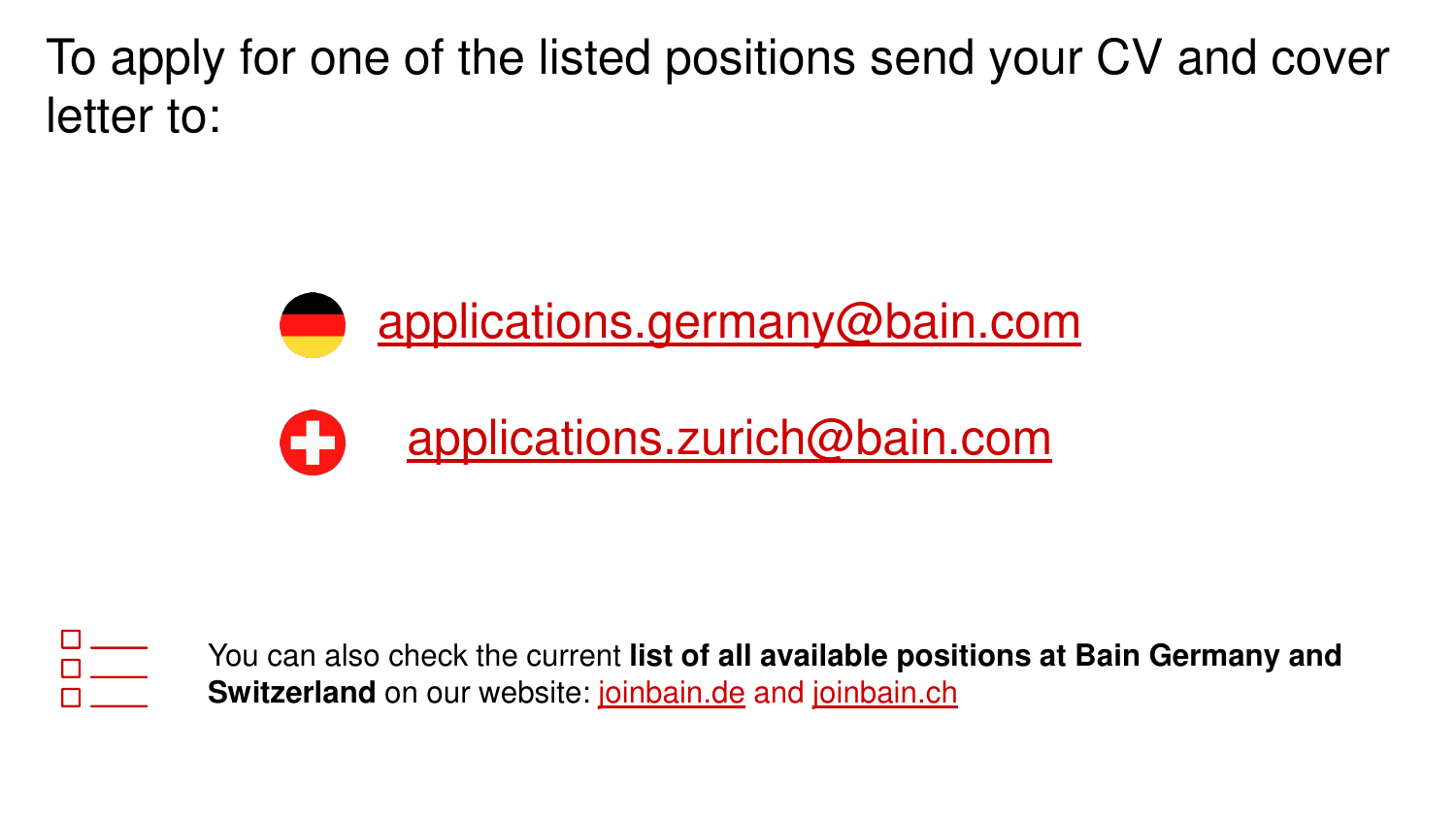## Consulting working student



Data acquisition and data analysis using Excel

Conducting internet research and processing the results

Preparation, implementation and follow-up of telephone interviews in German and English for market research at home and abroad

### Performing database queries

Editing and creation of PowerPoint presentations

## **Role** Requirements

Student from the 3rd semester (preferably in the field of economics or business)

Previous experience as a working student and/ or intern

Very good analytical skills and understanding of economic relationships

Careful and independent way of working

Excellent knowledge of Microsoft Excel and PowerPoint

Ready to work at least 10 hours/ week

Contract term of at least 1 year is preferable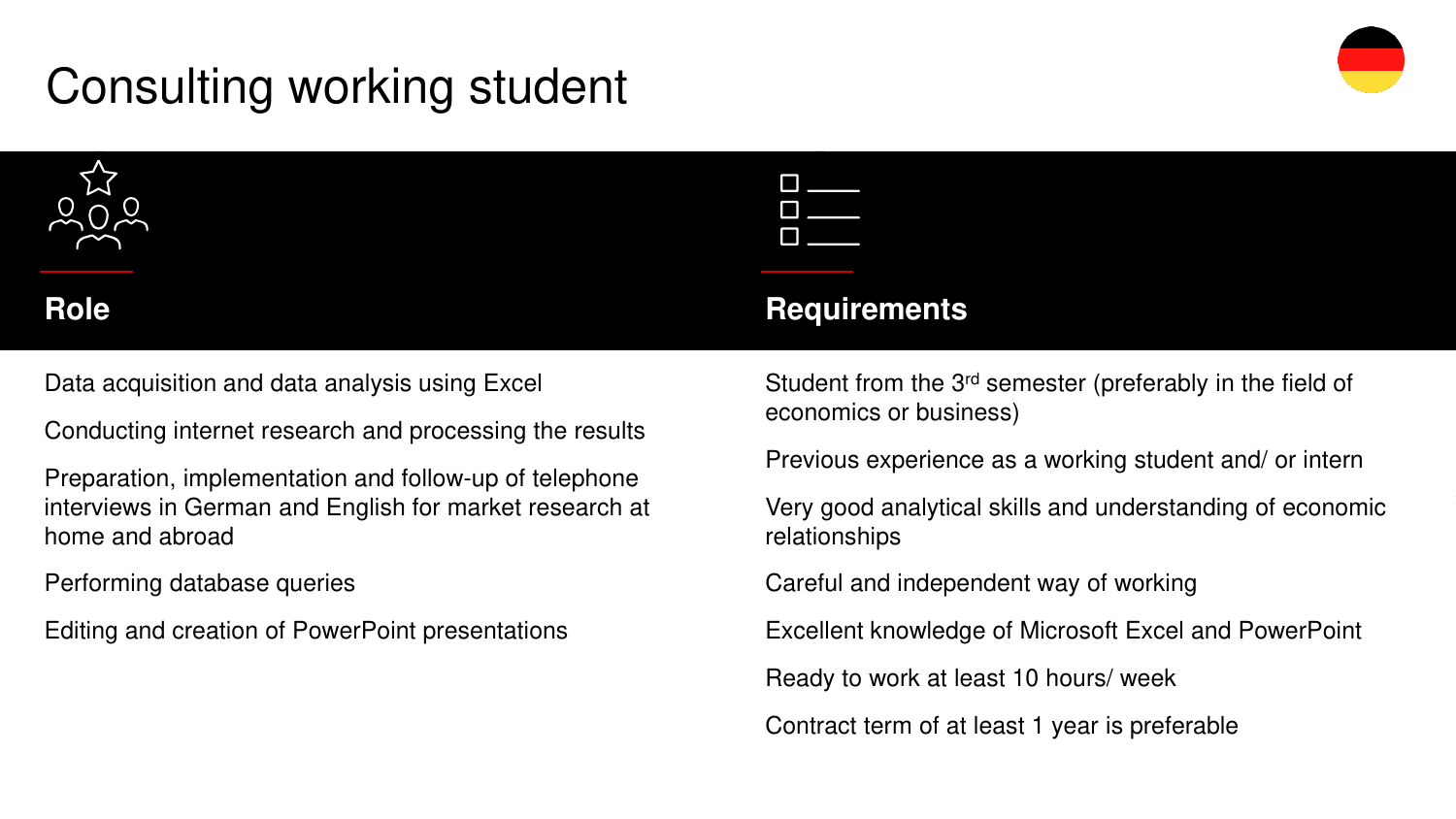## **Recruiting**



First "Point of Contact" for applicants

Pre-selection of applications, written and oral communication

Applicant Management (maintenance of our global recruiting database)

Support in the planning, implementation and follow-up of interview days and recruiting events at universities

Support of internal marketing projects and employer branding activities

Independent implementation of projects (research, analysis, taking over individual task packages)

### **Role** Requirements

Detail-oriented skills in a dynamic and international environment

Organizational talent with excellent communication skills

Initiative, creativity and a friendly, positive personality

Very good knowledge of the MS-Office and understanding of sets of data

Operational readiness of at least 16 to 20 hours/week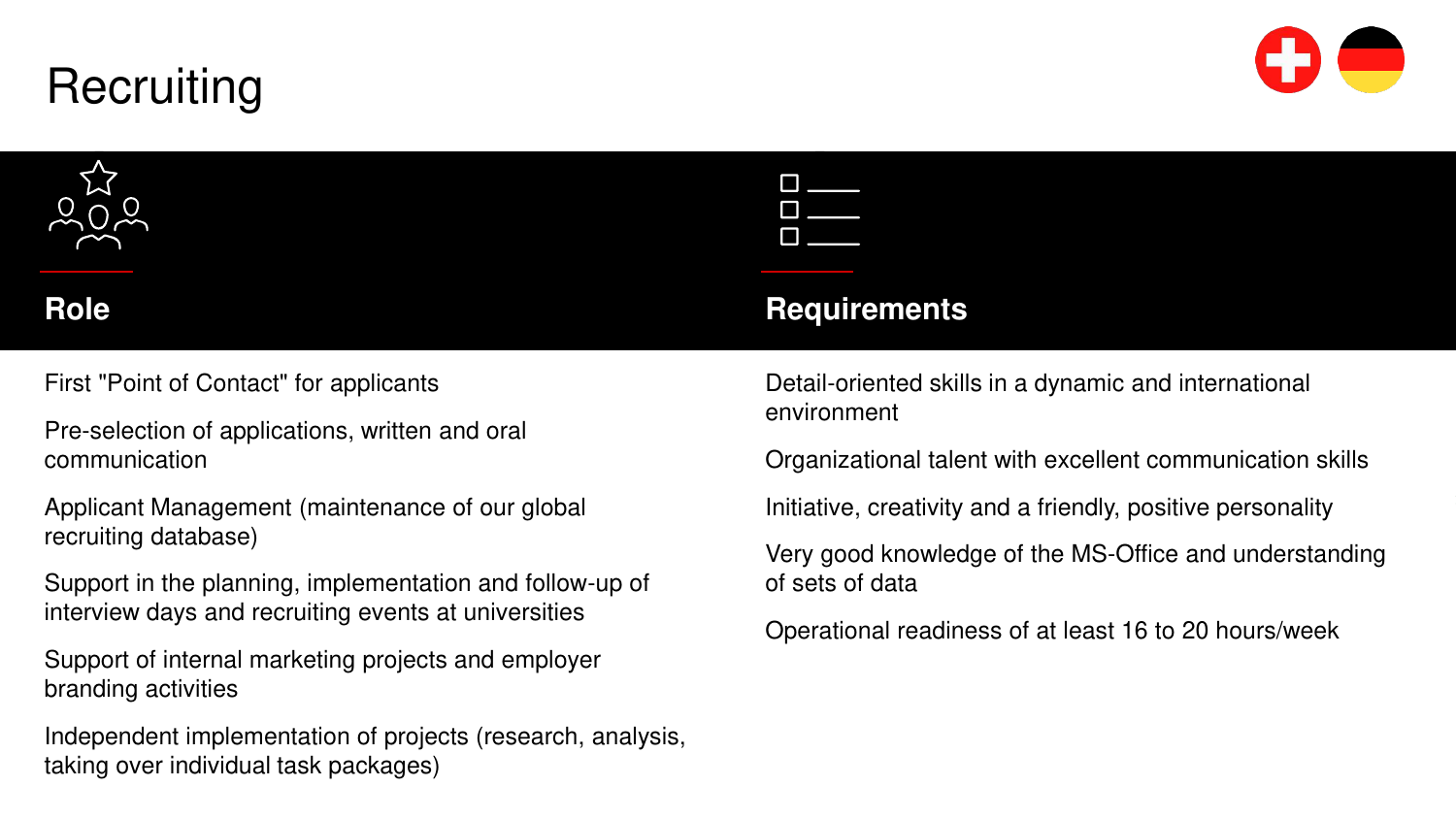## Technology Service Group



Management of all mobile phone contracts (inventory management and all changes)

Coordination and contact with the employees of the mobile phone providers

Central contact for internal employees on all mobile phone issues

Evaluation and reporting of contract costs and volumes

Hardware handling of iPhone/BB and data cards (output, exchange, return and testing of devices)

Instruction of users in handling and operating iPhone/BB and data cards

| _       |  |
|---------|--|
|         |  |
|         |  |
|         |  |
|         |  |
|         |  |
| E۱<br>I |  |
|         |  |
|         |  |
|         |  |
|         |  |
|         |  |
|         |  |
|         |  |
|         |  |
|         |  |
|         |  |
|         |  |
|         |  |
|         |  |
|         |  |
|         |  |
|         |  |

## **Role** Requirements

Studies (business administration, business informatics, etc.)

Strong service and customer orientation

Good communicative and didactic skills

Independent way of working to identify and solve problems

Fun team player

Resilience and flexibility in carrying out project work with deadlines

Good IT skills, especially MS Office

Good analytical skills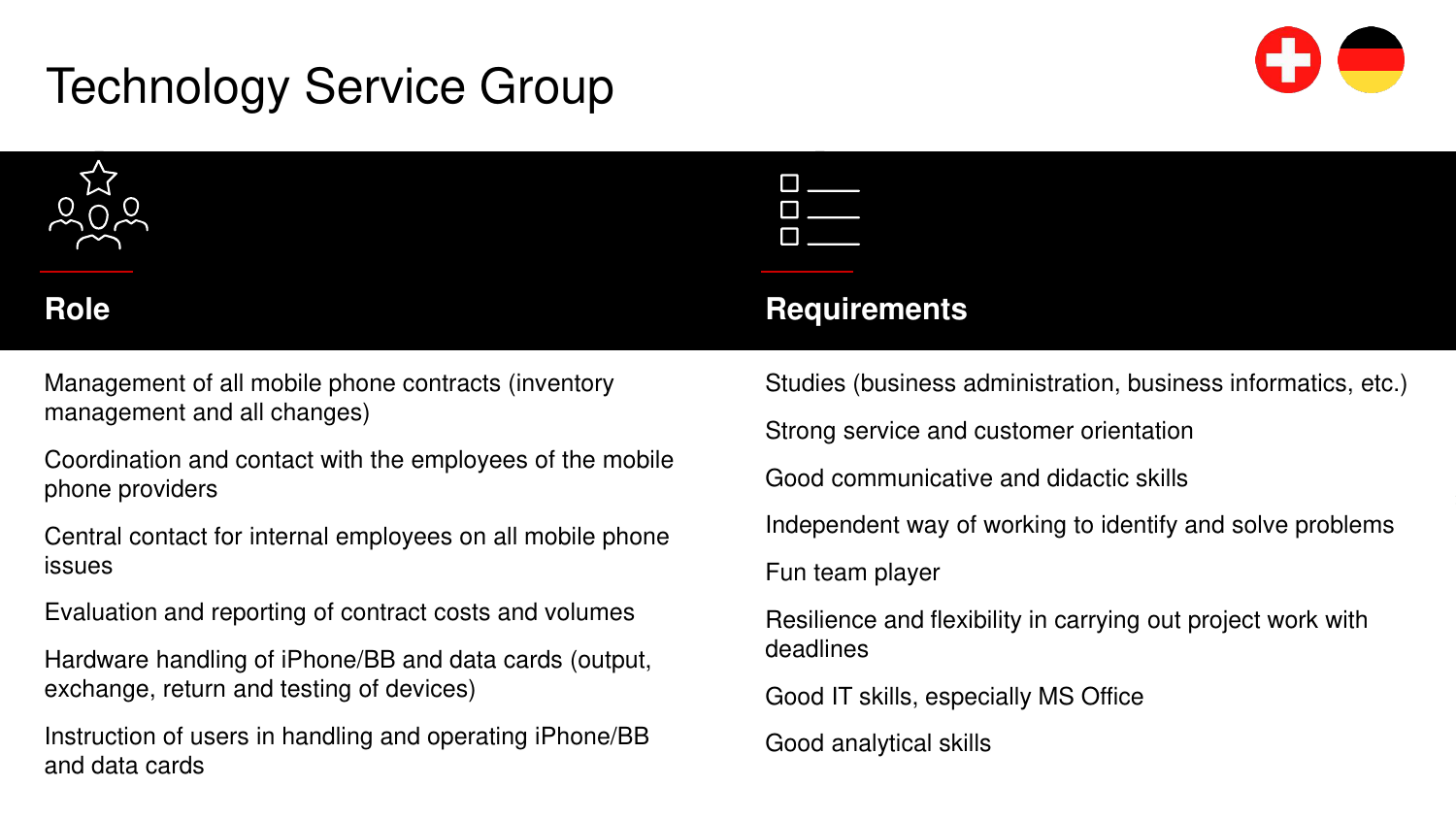## Research and Data Services



Project-related ad hoc Internet and database research (e.g. on market sizes, market shares, products of competitors, etc.)

Regular press research & newsletter creation on different industries/companies/topics under your own responsibility

Excel-based data collection and analysis

Creation of company profiles (financial figures, product portfolio, global footprint etc.)

| <b>Role</b> |  | <b>Requirements</b> |
|-------------|--|---------------------|
|             |  |                     |

Student from the 3rd semester with good to very good academic performance

Experience as a working student and/or trainee

Very good analytical skills and understanding of economic contexts

Careful, structured and independent working methods

Rapid understanding

Excellent knowledge of Microsoft Office

Contract duration of min. 1 year desirable; operational readiness approx. 20 hours/week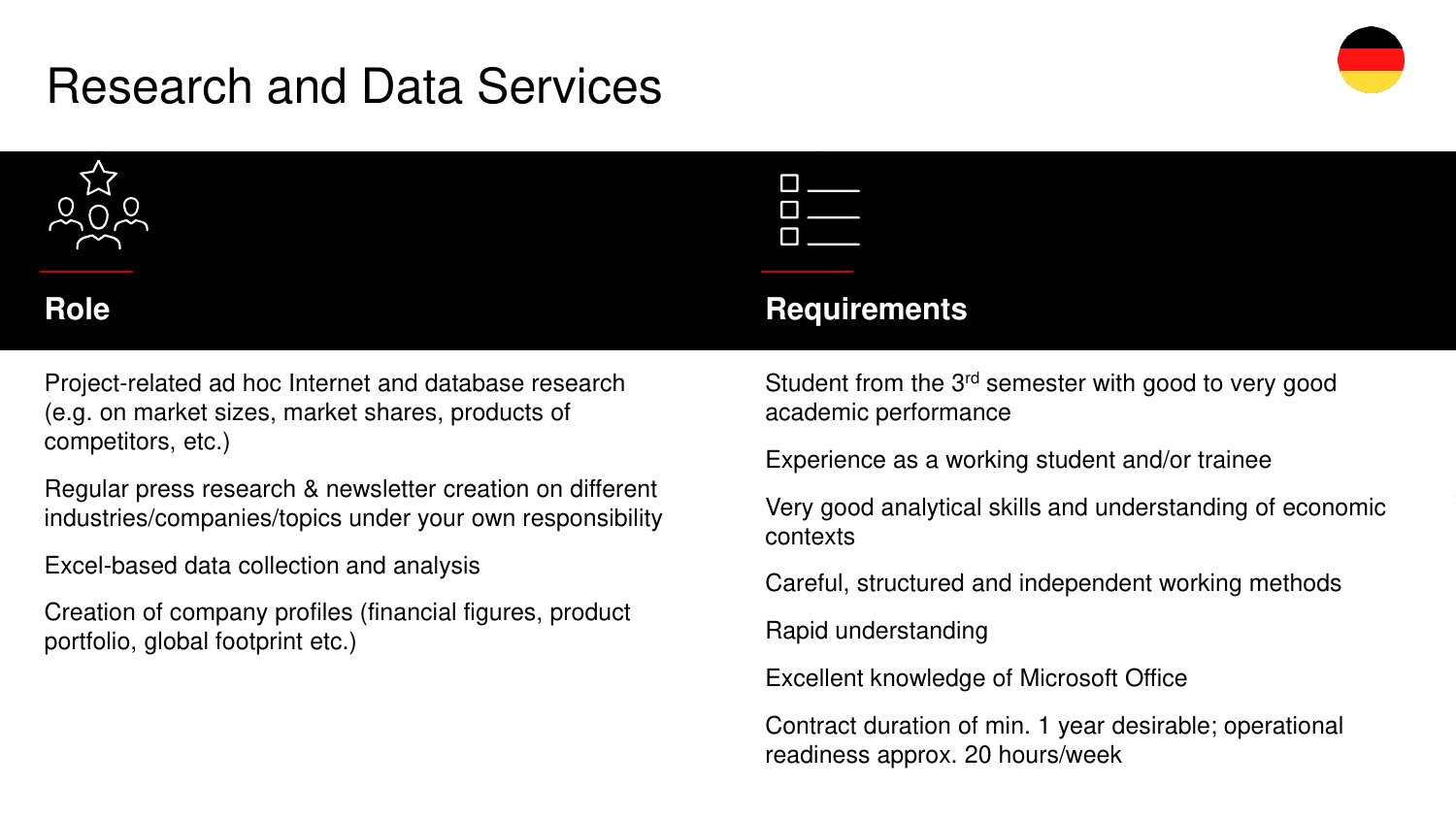## Office Services





Accepting and forwarding of telephone calls in German and English

Reception work, conference management

Processing of incoming and outgoing mails

Monitoring of the security system with computer-controlled access authorizations as well as data entry and management of code cards

Copying/binding

Help with internal moves

Support with food distribution in the in-house cafeteria

### **Role** Requirements

Service-oriented personality with impeccable manners who can't be disturbed

Own initiative, work conscientiously and is reliable

Experienced with computer work and familiar with MS-**Office** 

Ideally, already some experience in these areas of work

Fun team player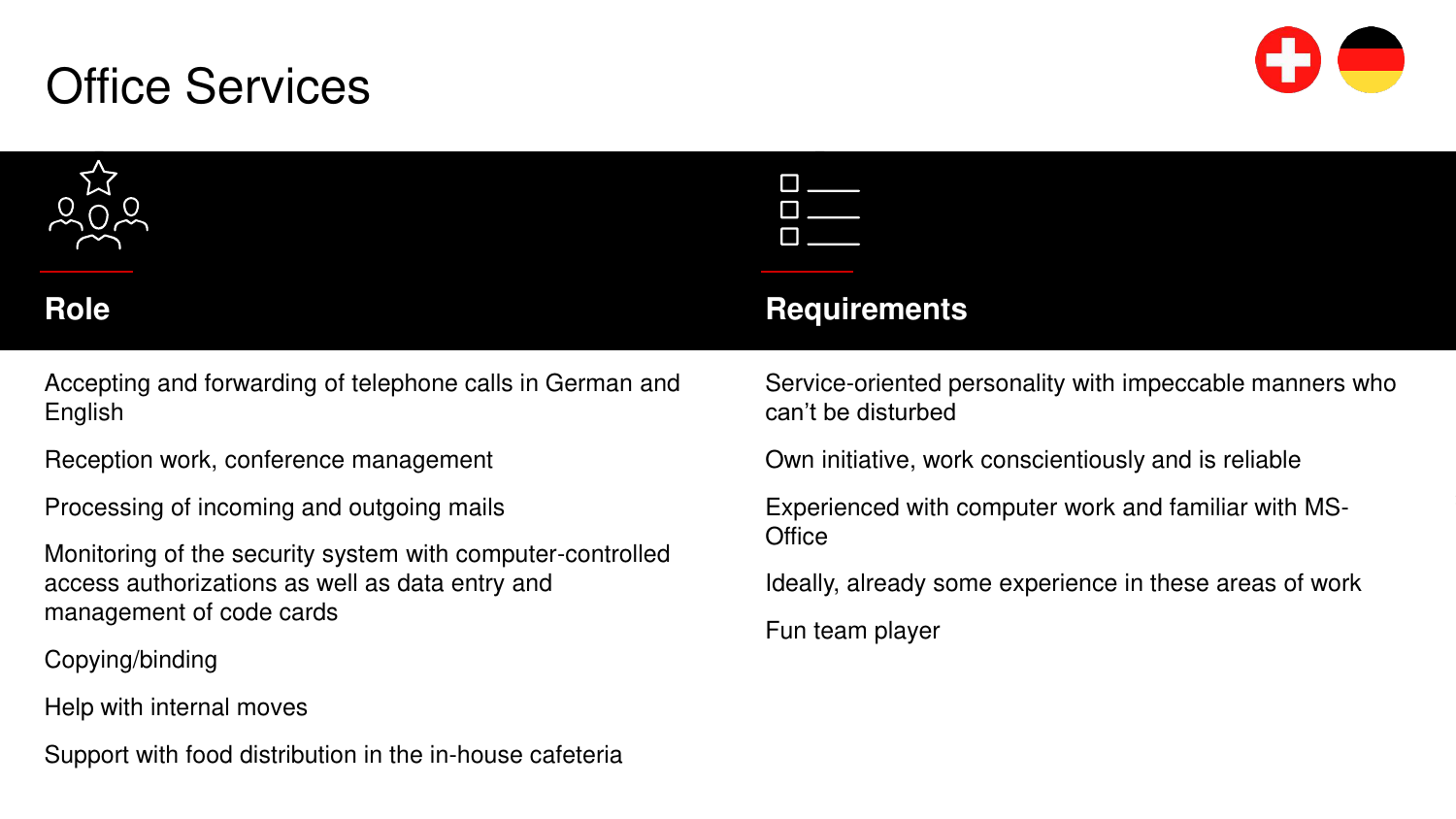## Marketing

Support with website maintenance (CMS, Google Analytics)

Help with social media work (texts, visualizations, posts)

Writing and editing of texts, translations

Creating presentations, evaluations and analyses

Help with internal communication

Research work

Completion of administrative activities

| I      |  |
|--------|--|
|        |  |
| I      |  |
|        |  |
| I<br>ш |  |
|        |  |

## **Role** Requirements

Online/social media and experience with Google Analytics and SEO benefits

Detailed oriented work in a dynamic and international environment

Operational readiness on an hourly basis approx. 20 hours/week

Mastery of common MS Office programs

Graphic skills of benefit (Canva, Photoshop, Video)

Strong organizational talent; Flexibility and excellent communication skills; Structured, forward thinking; Handson mentality; Creativity, humor and friendly personality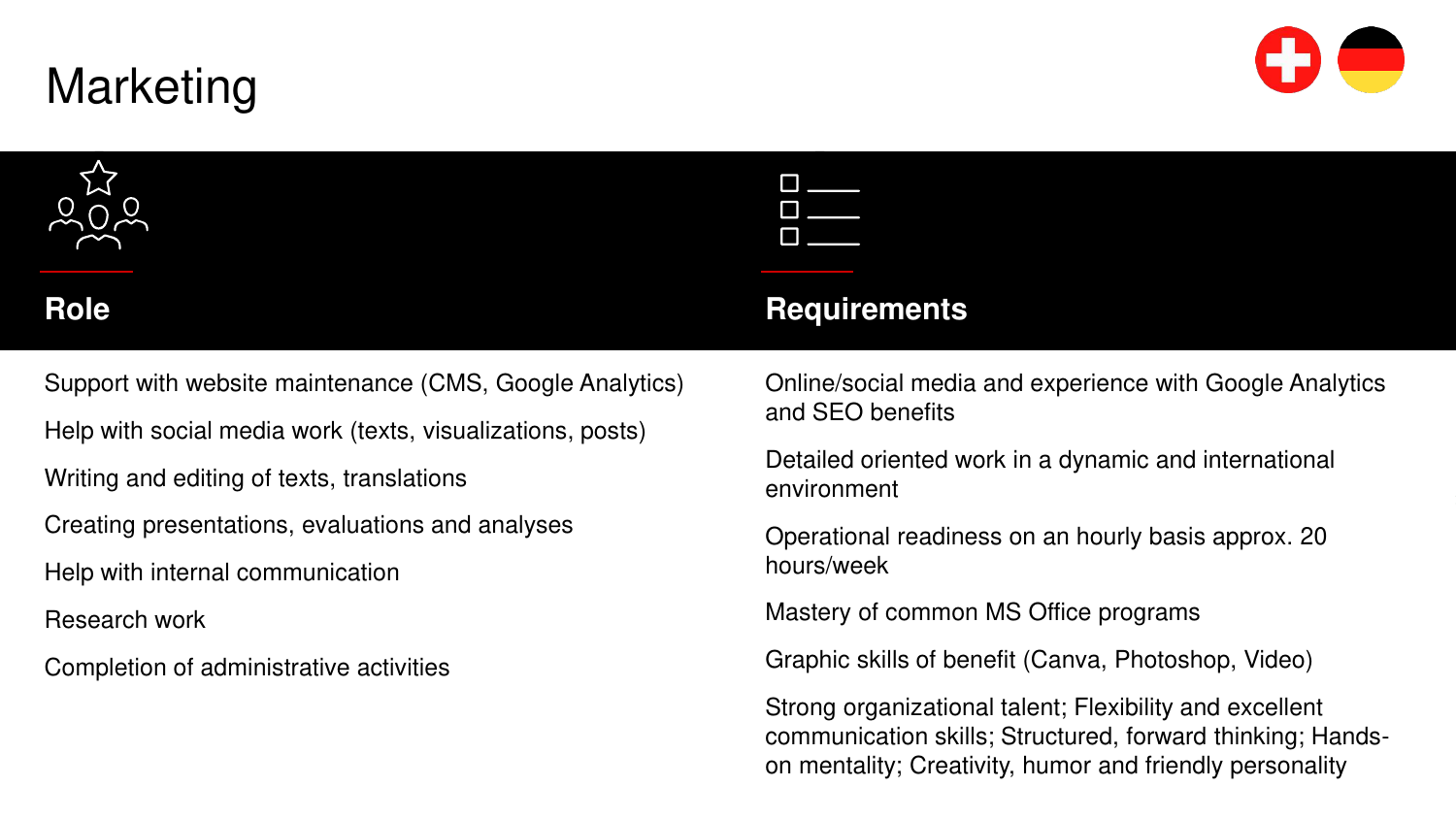



Supporting the team with holiday management

Comparison of timesheet data and holiday bookings

Creation of reports with holiday provisions

## Role Requirements

Student as of the 1<sup>st</sup> semester (e.g., economics)

Good knowledge of Excel

Structured work

Some IT experience (at least as far as working with all necessary tools)

Contract duration of minimum 1 year desirable